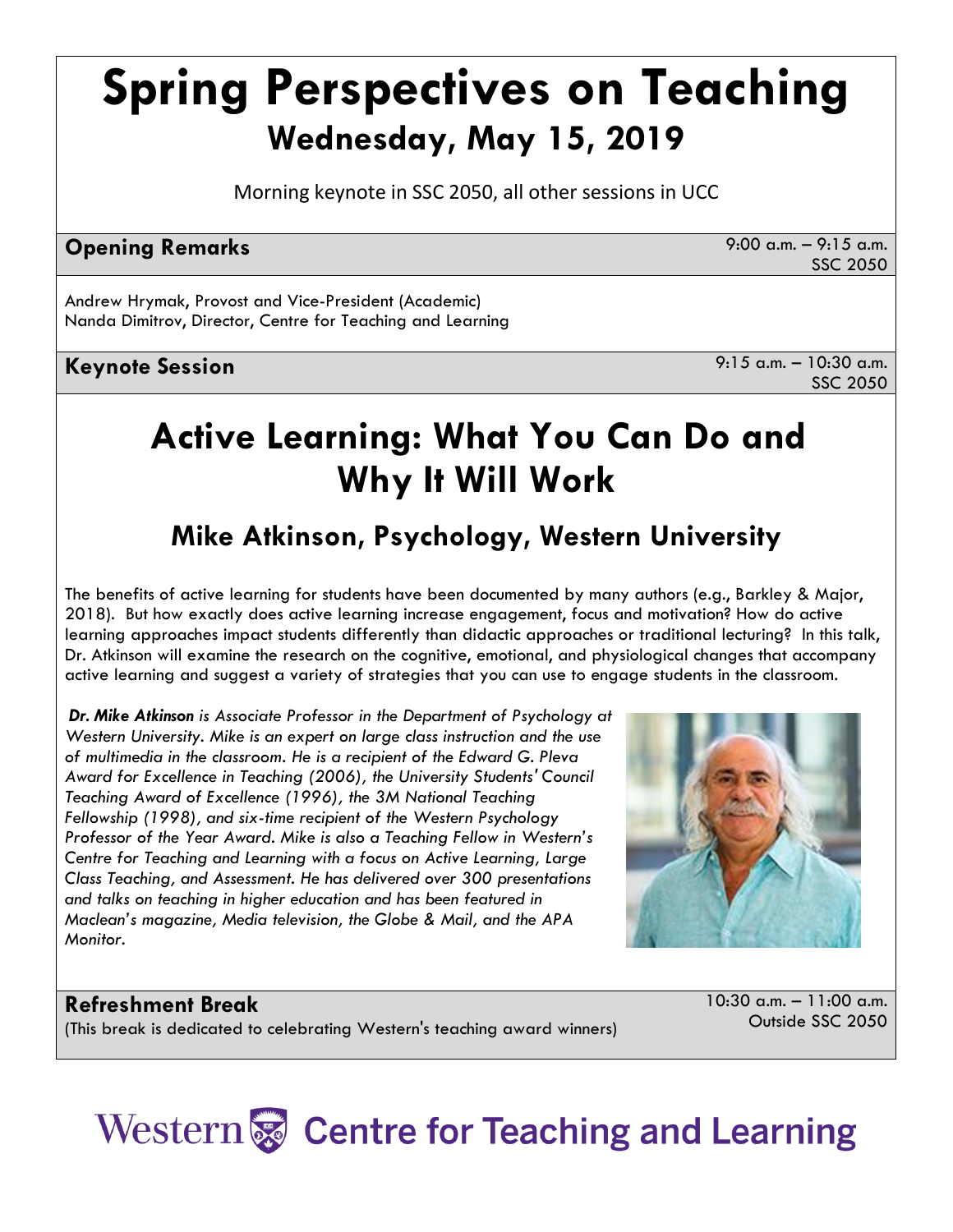| <b>CONCURRENT SESSIONS A</b><br>$11:00$ a.m. $- 12:00$ p.m.                                                                                                                                                          |                                                                                                                                                                                                       |                                                                                                                                                                                                       |
|----------------------------------------------------------------------------------------------------------------------------------------------------------------------------------------------------------------------|-------------------------------------------------------------------------------------------------------------------------------------------------------------------------------------------------------|-------------------------------------------------------------------------------------------------------------------------------------------------------------------------------------------------------|
| $A-1$<br><b>UCC 146</b>                                                                                                                                                                                              | Using Active Learning Exercises to Create Engaged, Critical Communities of Learning<br>Lauren Barr, Lorna Ferguson, Lucas Hendsbee (Sociology)                                                        |                                                                                                                                                                                                       |
| $A-2$<br><b>UCC 37</b>                                                                                                                                                                                               | Active Learning in a Lecture-based Math<br><b>Course: Strategies for Instructors in STEM</b><br><b>Disciplines</b><br>Lindi Wahl (Applied Mathematics)                                                | Immersive, Collaborative Learning in the Science<br>Classroom<br>Christina Booker (Chemistry)                                                                                                         |
| $A-3$<br><b>UCC 41</b>                                                                                                                                                                                               | <b>Beyond Learning by Doing: Ubuntu</b><br>Competency as a Pedagogical Paradigm<br>Henri Boyi (French Studies)                                                                                        | Simulation and Apprehension with Digital<br><b>Dentistry: Is Active Learning Really Needed?</b><br>Les Kalman (Dentistry)                                                                             |
| 12:00 p.m. $- 1:00$ p.m.<br>Tour of WALS Classroom - Stop by WALS in UCC 66 to tour the room, test<br><b>UCC 66</b><br>out the technology, and discuss booking your class in this high-tech, collaborative<br>space. |                                                                                                                                                                                                       |                                                                                                                                                                                                       |
| <b>CONCURRENT SESSIONS B</b><br>$1:15$ p.m. $-2:15$ p.m.                                                                                                                                                             |                                                                                                                                                                                                       |                                                                                                                                                                                                       |
| $B-1$<br><b>UCC 66</b>                                                                                                                                                                                               | Are You Listening? Promoting Active Listening in the Classroom<br>Angela Borchert and Amrapali Chatterjee (Modern Languages & Literatures)                                                            |                                                                                                                                                                                                       |
| $B-2$<br><b>UCC 37</b>                                                                                                                                                                                               | Prepare to Be Active: Managing Student<br><b>Expectations for Active Learning</b><br>Sarah McLean (Physiology & Pharmacology,<br>Anatomy & Cell Biology)                                              | <b>Implementing Active Learning and Modelling</b><br><b>Study Strategies in Tutorials of Large Courses</b><br>Anita Woods and Angela Beye (Physiology and<br>Pharmacology)                            |
| $B-3$<br><b>UCC 41</b>                                                                                                                                                                                               | <b>Using Educational Escape Room Activities</b><br>to Teach Teamwork Skills and Build<br><b>Effective Teams</b><br>Nicole Campbell (Physiology & Pharmacology)<br>John Kelly (Anatomy & Cell Biology) | <b>Improving Student Writing Confidence and</b><br>Decreasing Fear Through a Class Blogging<br><b>Experience</b><br>Melissa Jean (Management & Organizational<br>Studies, Brescia University College) |
| $2:15$ p.m. $-2:30$ p.m.<br><b>Refreshment Break</b>                                                                                                                                                                 |                                                                                                                                                                                                       |                                                                                                                                                                                                       |

## **CLOSING PLENARY** 2:30 p.m. – 3:30 p.m.

Outside UCC 146

# UCC 146

# **Student Perspectives on Active Learning**

*Moderator: Mike Atkinson (Psychology)*

*Panelists: Erin Anderson (English & Writing Studies), Emma Bertucci (Management and Organizational Studies), Shauna Morrell (Genetics), Zain Raza (Medical Sciences), Yoah Sui (Kinesiology)*

This closing plenary will highlight student perspectives on the active learning classroom. Five students (undergraduate and graduate) will draw on their experiences to discuss what they have gained from active learning, how active learning has helped them apply complex concepts in their discipline, and how instructors have helped them navigate the challenges associated with active learning experiences.

**Registration and session abstracts available at: teaching.uwo.ca**